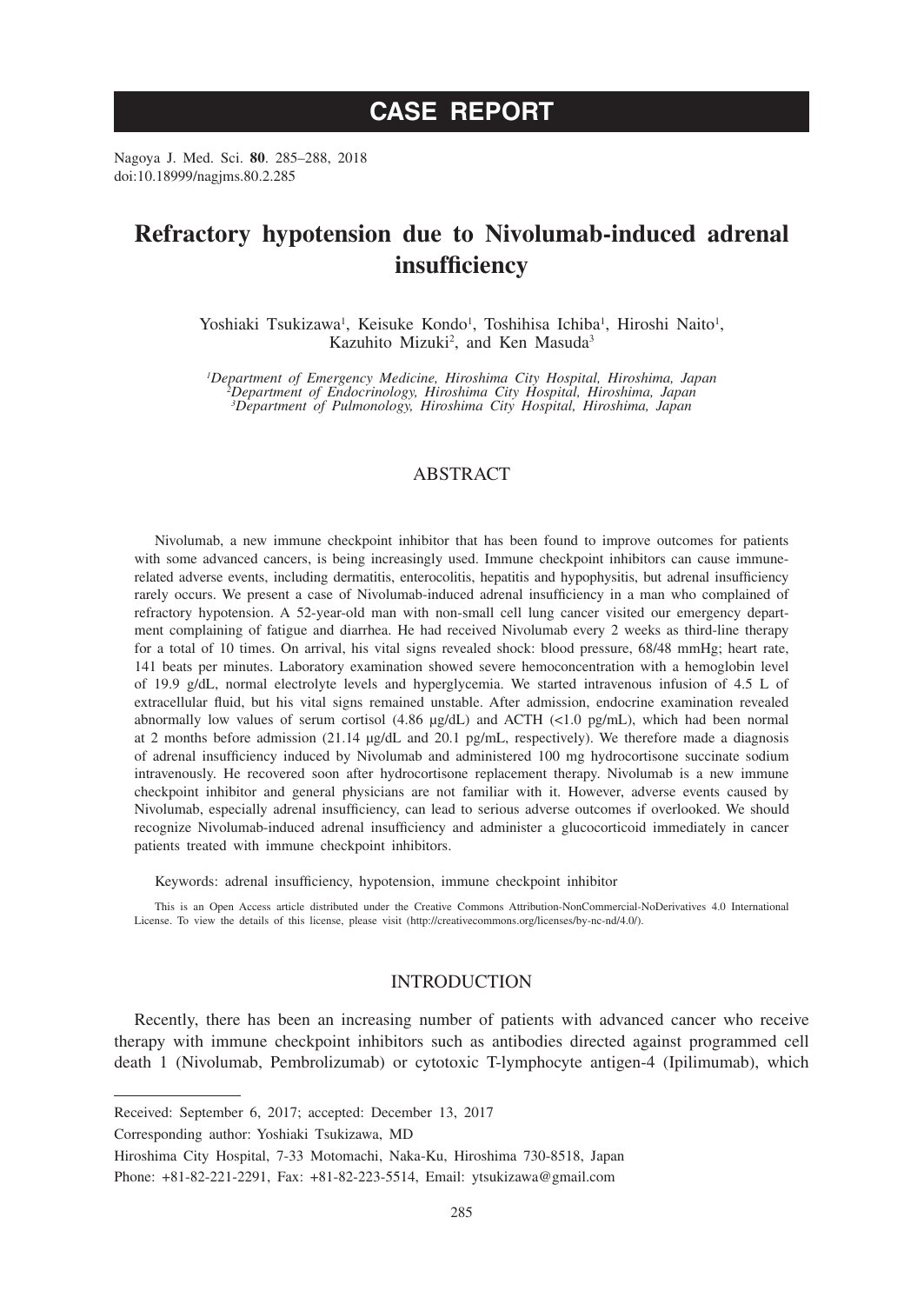have been shown to improve outcomes for patients with advanced melanoma, renal cell cancer and non-small cell lung cancer.<sup>1-2)</sup> Immune checkpoint inhibitors cause immune-related adverse events, affecting dermatological, gastrointestinal, hepatic endocrine and other systems, but adrenal insufficiency rarely occurs.3-4) We present a case of Nivolumab-induced adrenal insufficiency in a man who complained of refractory hypotension.

### CASE PRESENTATION

A 52-year-old man with non-small cell lung cancer visited our emergency department complaining of fatigue and diarrhea for 7 days. He had received Nivolumab at 3 mg/kg every 2 weeks as third-line therapy for a total of 10 times. On arrival, he looked pale and presented peripheral coldness, and his vital signs revealed shock: blood pressure (BP), 68/48 mmHg; heart rate (HR), 141 beats per minutes; and body temperature (BT) 36.8°C. Laboratory examination showed severe hemoconcentration with a hemoglobin level of 19.9 g/dL, normal electrolyte levels, and hyperglycemia (Table 1). Rapid ultrasound examination showed normal cardiac contraction and a collapsed inferior vena cava. We started intravenous infusion of 4.5 L of extracellular fluid, but his vital signs remained unstable: BP of 107/65 mmHg and HR of 130 beats per minutes. After admission, endocrine examination revealed that abnormally low values of serum cortisol  $(4.86 \mu g/dL)$  and ACTH  $(<1.0 \mu g/mL)$ , which had been normal at 2 months before admission (21.14 μg/dL and 20.1 pg/mL, respectively). We therefore suspected adrenal insufficiency and administered 100 mg hydrocortisone succinate sodium intravenously. His vital signs became stable within 10 hours: BP, 149/85 mmHg; HR, 111 beats per minutes; BT, 36.7°C. Blood and stool cultures showed no evidence of sepsis or infectious colitis. Other pituitary hormone levels including prolactin, luteinizing hormone, follicle stimulating hormone and growth hormone were normal. With the results of endocrinal stimulation tests, we finally made a diagnosis of

| Laboratory Data       | 2 Months before | On Admission |
|-----------------------|-----------------|--------------|
|                       | Admission       |              |
| $Hb$ (g/dL)           | 17.4            | 19.9         |
| PLT $(\mu L)$         | 280000          | 330000       |
| WBC $(\mu L)$         | 6200            | 18300        |
| Sodium $(mEq/L)$      | 142.6           | 141.1        |
| Potassium (mEq/L)     | 4.3             | 4.3          |
| $BUN$ (mg/dL)         | 8               | 16           |
| Creatinine $(mg/dL)$  | 0.65            | 1.83         |
| Glucose $(mg/dL)$     | 125             | 216          |
| Cortisol $(\mu g/dL)$ | 21.14           | 4.86         |
| $ACTH$ ( $pg/mL$ )    | 20.1            | < 1.0        |
| $TSH$ ( $\mu U/mL$ )  | 1.31            | 1.05         |
| Free $T3$ (pg/mL)     | 2.83            | 1.88         |
| Free $T4$ (ng/dL)     | 1.70            | 1.23         |

**Table 1** Patient's laboratory data at 2 months before admission and on admission

Abbreviations: ACTH, adrenocorticotropic hormone; TSH, thyroidstimulating hormone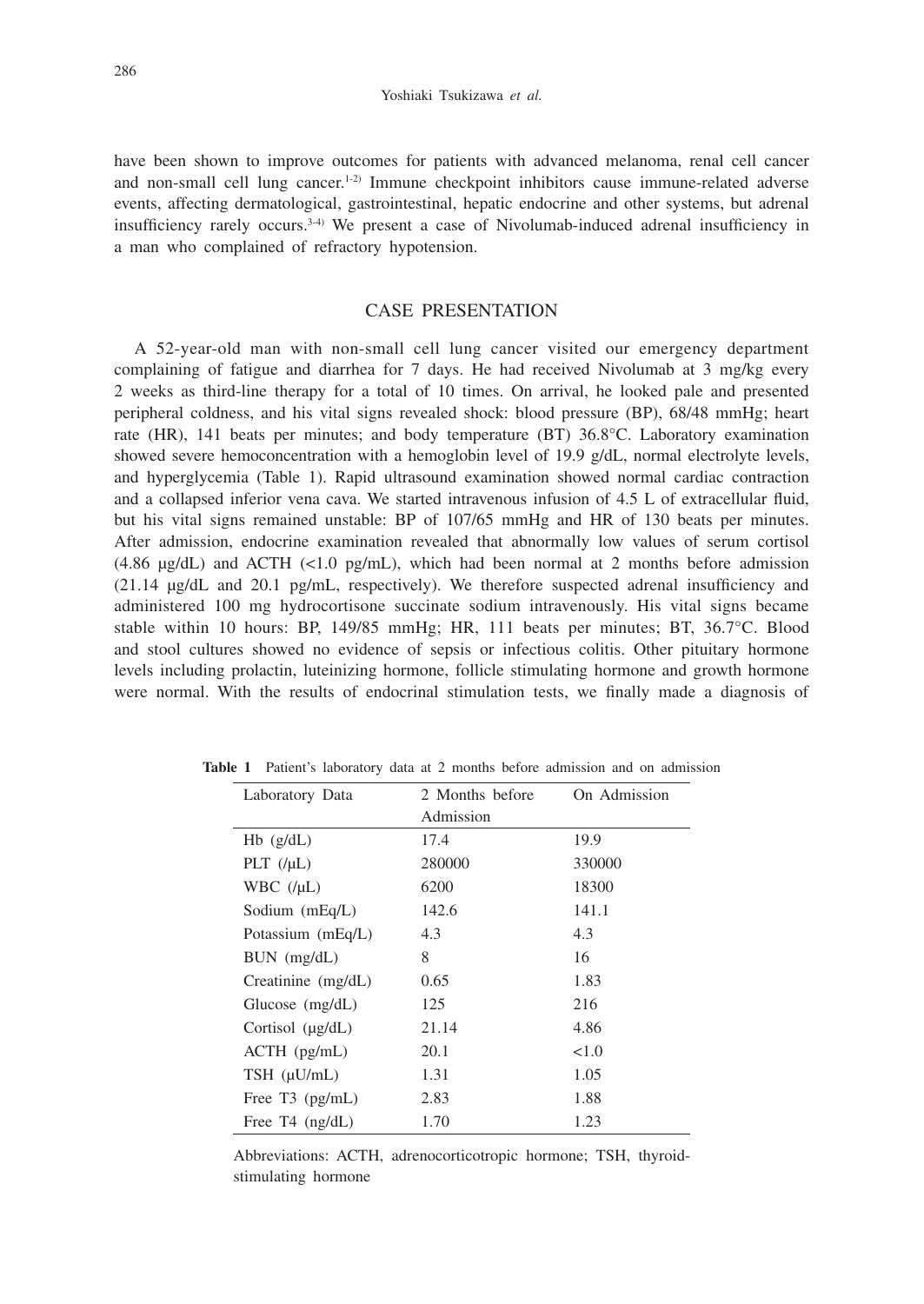Nivolumab-induced secondary adrenal insufficiency caused by isolated ACTH deficiency. After hydrocortisone replacement therapy, he quickly recovered and was discharged on hospital day 11.

#### DISCUSSION

Nivolumab is a new immune checkpoint inhibitor, and general physicians are not familiar with it. However, adverse events caused by Nivolumab, especially adrenal insufficiency, can lead to serious outcomes if overlooked. We should recognize Nivolumab-induced adrenal insufficiency and administer a glucocorticoid in cancer patients treated with immune checkpoint inhibitors.

Nivolumab is an approved drug that has recently been used for the treatment of many types of advanced cancer. However, visits to emergency departments by cancer patients suffering from acute adverse effects of Nivolumab may become more frequent. Immune checkpoint inhibitors activate T-cells. Therefore, if excessive immune stimulation occurs, the adverse effects of immune checkpoint inhibitors can include a wide spectrum of autoimmune manifestations including dermatologic, gastrointestinal, hepatic, endocrine, renal, ocular and pulmonary toxicities. The most serious adverse events include Stevens-Jonson syndrome, toxic epidermal necrosis, colitis, hypophysitis, adrenal crisis, hepatitis and pneumonitis.<sup>3-4)</sup> If these toxicities are not managed appropriately, they may lead to serious outcomes and result in discontinuation of effective anti-cancer therapy.

Among these adverse events, adrenal insufficiency is a rare event that occurs in less than 1% of patients and usually occurs about 2 months after initiation of treatment.<sup>3,5)</sup> The common manifestations of adrenal insufficiency are fatigue, headache, hyponatremia, confusion and hypotension.<sup>6-8)</sup> Some of these manifestations are non-specific, and adrenal insufficiency may be overlooked if adverse effects of an immune checkpoint inhibitor are not suspected. In fact, our patient did not have hyponatremia, and we were not able to start treatment for adrenal insufficiency until the serum cortisol and ACTH levels had become clear. If adrenal insufficiency is suspected in a cancer patient treated with immune checkpoint inhibitors, serum cortisol and ACTH levels should be immediately measured and a stress-dose glucocorticoid (e.g., hydrocortisone succinate sodium at 100 mg intravenously) should be administered.<sup>6</sup> If adrenal insufficiency is not treated appropriately, it may become a life-threatening adrenal crisis and result in death. In addition, they often have concomitant other endocrine dysfunction, so pituitary function, thyroid function and glucose metabolism should be checked.<sup>3,4,6)</sup>

In conclusion, Nivolumab is a new immune checkpoint inhibitor and general physicians are not familiar with it. However, adverse events caused by Nivolumab, especially adrenal insufficiency, can lead to serious adverse outcome if overlooked. Not only oncologists but also general physicians should recognize Nivolumab-induced adrenal insufficiency and administer a glucocorticoid immediately in cancer patients treated with immune checkpoint inhibitors. Like immune checkpoint inhibitors, new drugs will be approved in various medical fields, and visits to emergency departments by patients suffering from adverse effects of new drugs may become more frequent. General physicians should be aware of new drugs and their adverse effects and communicate with other specialists about the latest trends in their area of expertise.

### CONFLICT OF INTEREST

None declared.